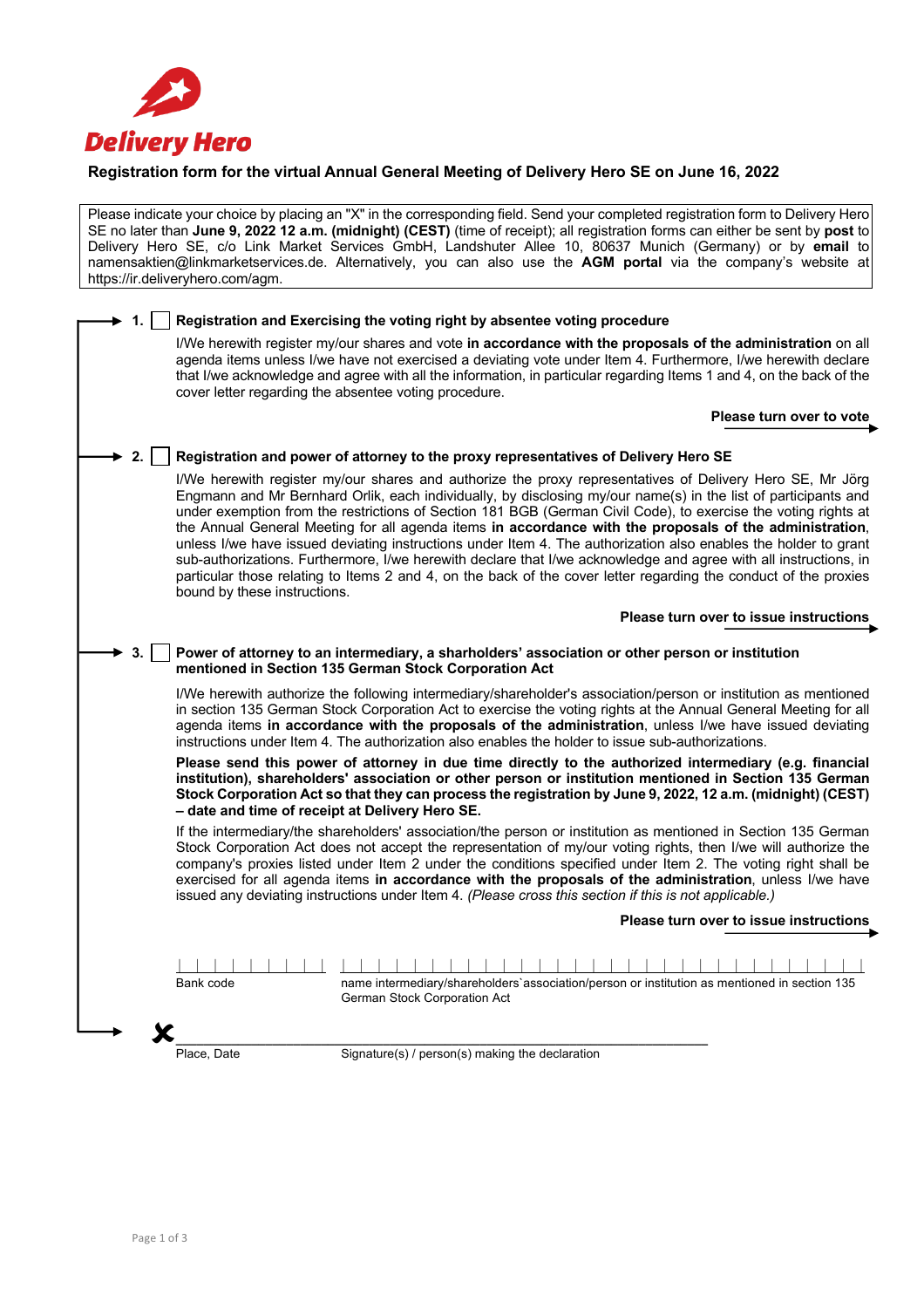## **4. Votes or instructions**

The following votes or instructions for exercising voting rights are only valid if you vote by absentee vote (Item 1 of this registration form) or if you have issued valid power of attorney to a proxy representative of Delivery Hero SE or an intermediary/a shareholders' association/other person or institution as mentioned in Section 135 German Stock Corporation Act under Item 2 or 3 of the registration form within the registration period. If an individual vote is to be held on an agenda item, an instruction on this agenda item as a whole shall apply accordingly to each item of the individual vote.

| Agenda item |                                                                                                                                                                                                                                                                                                       | <b>Yes</b>                  | <b>No</b>    | <b>Abstention</b> |
|-------------|-------------------------------------------------------------------------------------------------------------------------------------------------------------------------------------------------------------------------------------------------------------------------------------------------------|-----------------------------|--------------|-------------------|
| 2.          | Discharge of the Management Board for Fiscal Year 2021                                                                                                                                                                                                                                                |                             | l l          |                   |
| 3.          | Discharge of the Supervisory Board for Fiscal Year 2021                                                                                                                                                                                                                                               |                             |              |                   |
|             | Dr. Martin Enderle<br>a)                                                                                                                                                                                                                                                                              | П                           | П            | ΙI                |
|             | <b>Patrick Kolek</b><br>b)                                                                                                                                                                                                                                                                            | $\mathcal{L}$               | <b>COL</b>   |                   |
|             | Jeanette L. Gorgas<br>c)                                                                                                                                                                                                                                                                              | $\mathcal{L}$               | $\mathbf{r}$ |                   |
|             | Nils Engvall<br>d)                                                                                                                                                                                                                                                                                    | $\Box$                      | ΙI           |                   |
|             | Gabriella Ardbo<br>e)                                                                                                                                                                                                                                                                                 | $\mathcal{L}_{\mathcal{A}}$ |              |                   |
|             | <b>Dimitrios Tsaousis</b><br>f)                                                                                                                                                                                                                                                                       | $\mathbf{I}$                |              |                   |
|             | Gerald Taylor<br>g)                                                                                                                                                                                                                                                                                   | $\Box$                      | П            |                   |
| 4.          | Resolution on the appointment of the auditor and the auditor of the<br>consolidated financial statements and the auditor of interim financial<br>reports and any other financial information of the company during the<br>financial year                                                              | $\blacksquare$              | ΙI           |                   |
| 5.          | Election of Supervisory Board Members                                                                                                                                                                                                                                                                 |                             |              |                   |
| 6.          | Resolution on the approval of the Compensation Report for Fiscal Year<br>2021                                                                                                                                                                                                                         | П                           | П            |                   |
| 7.          | Resolution on the recreation of Authorized Capital IV in Section 4 para. (5)<br>of the Articles of Association with the exclusion of the shareholders'<br>subscription rights in Section 4 para. (5) of the Articles of Association and<br>the corresponding amendment to the Articles of Association |                             | n.           |                   |
| 8.          | Resolution on the creation of a new Authorized Capital 2022/I with the<br>possibility of excluding shareholders' subscription rights and the<br>corresponding amendment of Section 4 of the Articles of Association                                                                                   |                             |              |                   |
| 9.          | Resolution on the creation of a new Authorized Capital 2022/II with the<br>possibility of excluding shareholders' subscription rights and the<br>corresponding amendment of Section 4 of the Articles of Association                                                                                  |                             |              |                   |